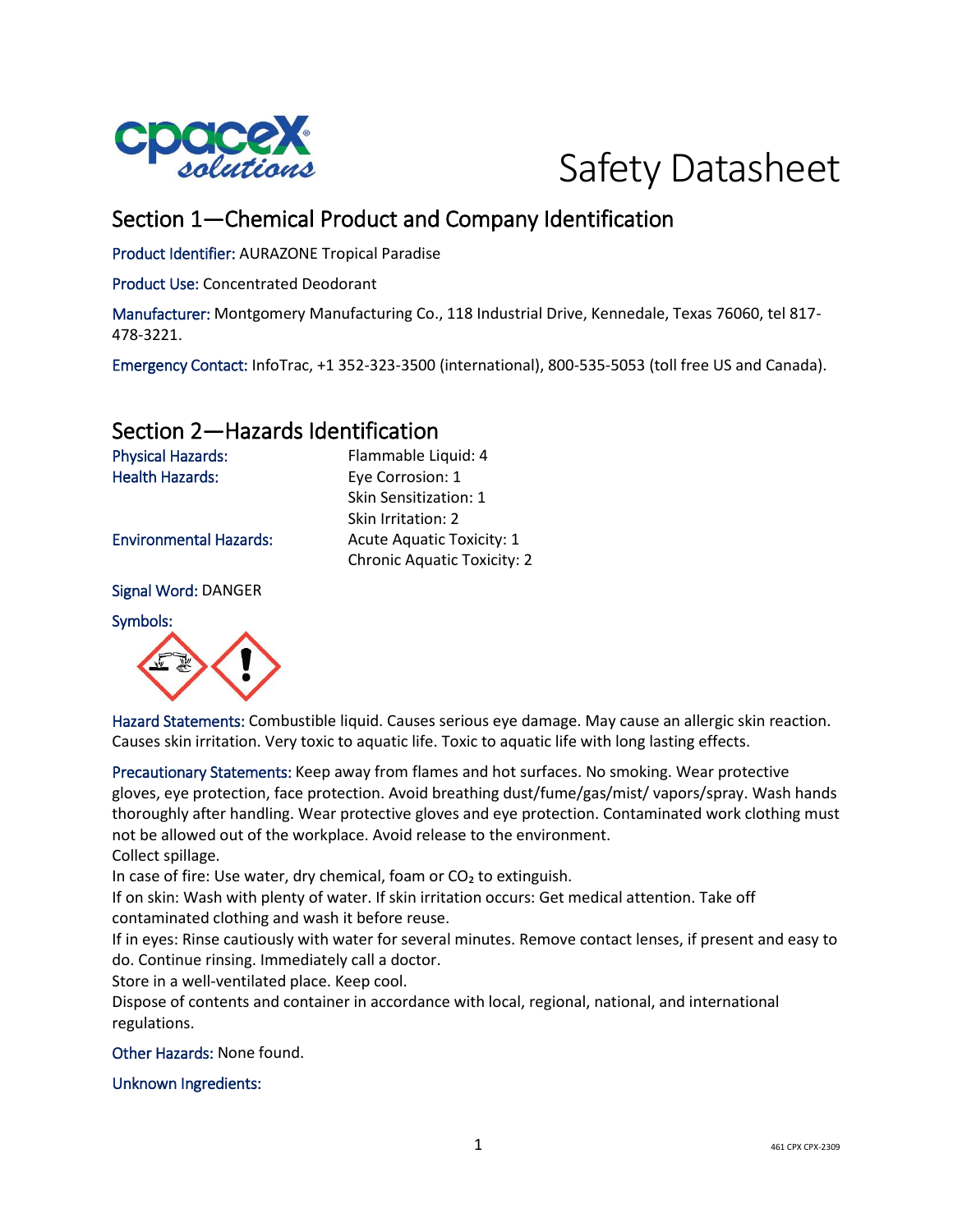# Section 3—Information on Ingredients

| <b>Ingredient Name</b>                                       | Ingredient | Ingredient CAS |
|--------------------------------------------------------------|------------|----------------|
|                                                              | Percentage | No             |
| The exact chemical identities and percentages of composition |            |                |
| have been withheld as a trade secret.                        |            |                |

### Section 4—First Aid Measures

Skin contact: If on skin or hair: Wash with plenty of water. If skin irritation occurs: Get medical attention. Take off contaminated clothing and wash it before reuse.

Eye contact: If in eyes: Rinse cautiously with water for several minutes. Remove contact lenses, if present and easy to do. Continue rinsing. Immediately call a doctor.

Ingestion: If swallowed: No need for first aid is anticipated if material is swallowed. If irritation occurs, seek medical attention.

Inhalation: If inhaled: Get to fresh air. If not breathing or if breathing is difficult, provide respiratory assistance and seek medical attention.

Most important symptoms/effects, acute and delayed: N/D

Indication of immediate medical attention/special treatment: N/D

#### Section 5—Fire-Fighting Measures

Suitable extinguishing media: Water, fog, foam, dry chemical, CO₂

Specific hazard arising from chemicals: Vapors are heavier than air and may travel along the ground.

Special equipment and precautions: Self-contained or air supplied breathing apparatus and protective gear. Cool nearby drums with water to prevent pressure build-up.

# Section 6—Accidental Release Measures

Personal precaution, protective equipment, emergency procedures: Avoid contact with skin and eyes. Do not ingest. Do not inhale. Wear Personal Protective Equipment (refer to section 8).

Methods and material for containment and clean up: Avoid release to the environment. Stop discharge and contain material. Substantial quantities may be recovered with a vacuum pump. Use explosion proof equipment if flammable or combustible. Otherwise, use appropriate absorbent. Place contaminated material in container suitable for disposal. Use appropriate protective equipment. Be sure there is adequate ventilation. Do not flush to streams or other bodies of water. Contact appropriate environmental agencies if further guidance is required.

# Section 7—Handling and Storage

Precautions for safe handling: Wash thoroughly after handling, especially before eating, drinking, smoking or using restroom facilities. Wash goggles and gloves. Launder contaminated clothing. Do not swallow. Do not get in eyes. Do not inhale mists or vapors.

Cautions for safe storage: Store in a well-ventilated place. Keep cool.

Incompatibilities: Avoid contact with strong oxidizing agents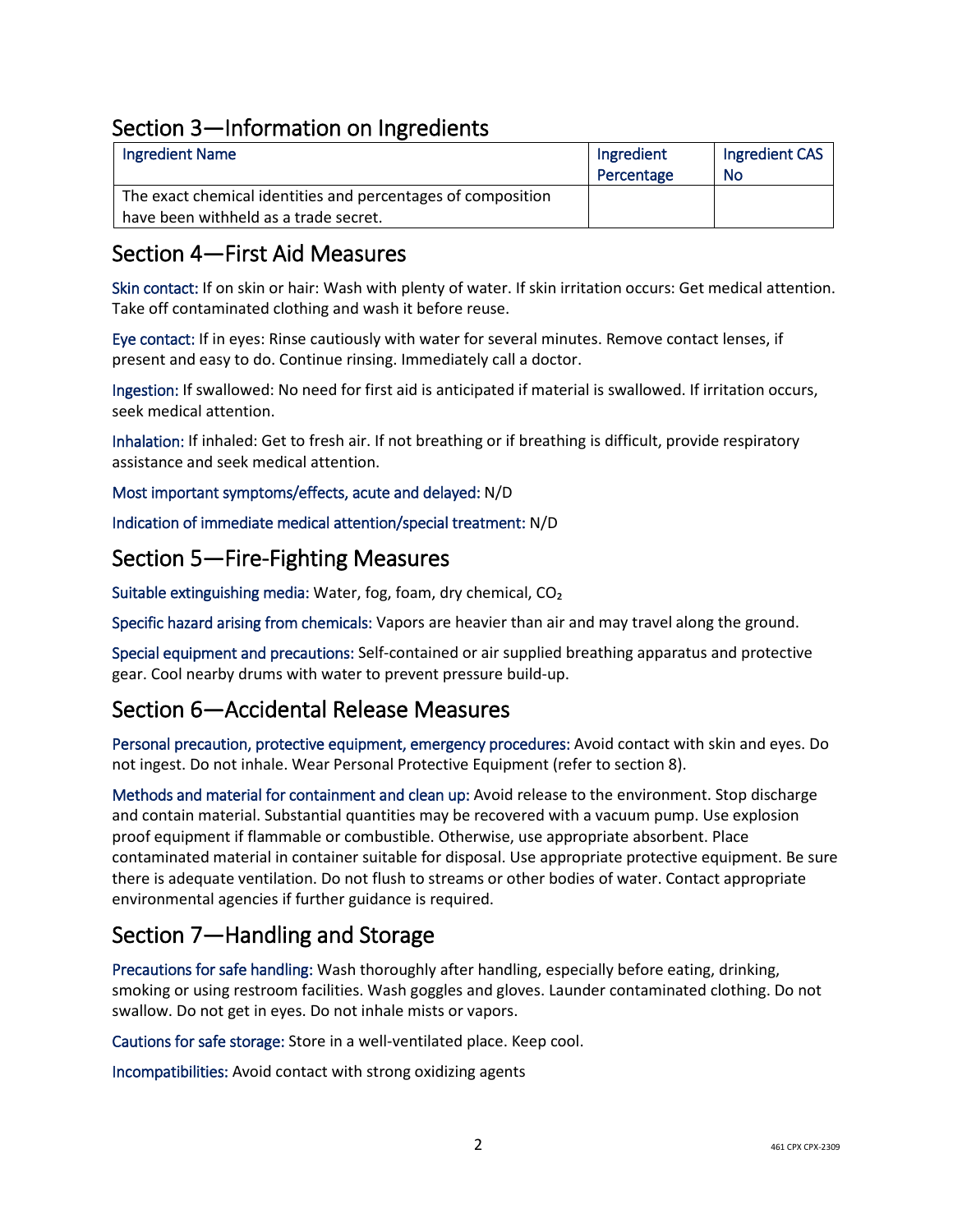# Section 8—Exposure controls/personal protection

#### Exposure Limits: N/D

Specific Engineering: Not established.

Individual protective equipment and measures: Eye Protection: Prevent eye contact. Wear chemical splash goggles or similar eye protection if the potential exists for eye contact. Skin Protection: Avoid skin contact. Wear water proof gloves (latex, PVC, rubber or neoprene) to prevent contact. Respiratory Protection: None necessary General Hygiene: Wash hands after handling. Eyewash fountain with safety shower in work area. Wear complete clothing to minimize skin contact

### Section 9—Physical and Chemical Properties

| <b>Physical State: Liquid</b>                     | Flammability (solid, gas): Not Flammable |
|---------------------------------------------------|------------------------------------------|
| <b>Color: Clear</b>                               | Vapor Pressure (mmHg): N/D               |
| Odor: N/D                                         | Vapor Density (air= 1): N/D              |
| Odor Threshold: N/D                               | <b>Relative Density: 1</b>               |
| pH: 4.4-4.5                                       | Solubilities: In water: complete         |
| Melting point/freezing Point: N/D                 | Partition Coefficient: N/D               |
| Initial Boiling Point and Boiling Range: >200 °F  | Auto-Ignition Temperature: N/D           |
| Flash Point: 175 °F (TCC)                         | Decomposition Temperature: N/D           |
| <b>Evaporation Rate: N/D</b>                      | Viscosity: N/D                           |
| Upper/Lower Flammability or Explosive limits: N/D |                                          |

### Section 10—Stability and Reactivity:

| <b>Chemical Stability: Stable</b>            | Condition to Avoid: High heat, flames and sparks. |
|----------------------------------------------|---------------------------------------------------|
| Reactivity: No specific reactivity test data | Possibility of Hazardous Reaction: Hazardous      |
| available for this mixture.                  | Polymerization: will not occur.                   |
| Incompatible Materials: Strong oxidizing and | <b>Hazardous Decomposition Products:</b>          |
| reducing agents                              | Carbon monoxide, carbon dioxide, various          |
|                                              | hydrocarbons etc.                                 |

# Section 11—Toxicological information:

Information on the likely routes of exposure: Skin contact, eye contact, inhalation, ingestion.

| <b>Chemical Name</b>                          | Oral LD50    | Dermal LD50 | <b>Inhalation LD50</b> |
|-----------------------------------------------|--------------|-------------|------------------------|
| Ingredient 1                                  | $>900$ mg/kg | N/D         | N/D                    |
| Ingredient 2                                  | $>300$ mg/kg | N/D         | N/D                    |
| Product as a Whole                            | 4,679 mg/kg  | N/D         | N/D                    |
| The exact chemical identities and percentages |              |             |                        |
| of composition have been withheld as a trade  |              |             |                        |
| secret.                                       |              |             |                        |

Important symptoms: Refer to Section 4—First Aid Measures.

Effects of Acute Exposure: Eyes: May cause eye irritation, redness, tearing, blurred vision Skin: May cause moderate irritation defatting, dermatitis Ingestion: May cause gastrointestinal irritation, nausea vomiting & diarrhea. Inhalation: Inhalation may cause chest discomfort or coughing. Vapors may cause irritation of the nose and throat.

#### Effects of Chronic Exposure: N/D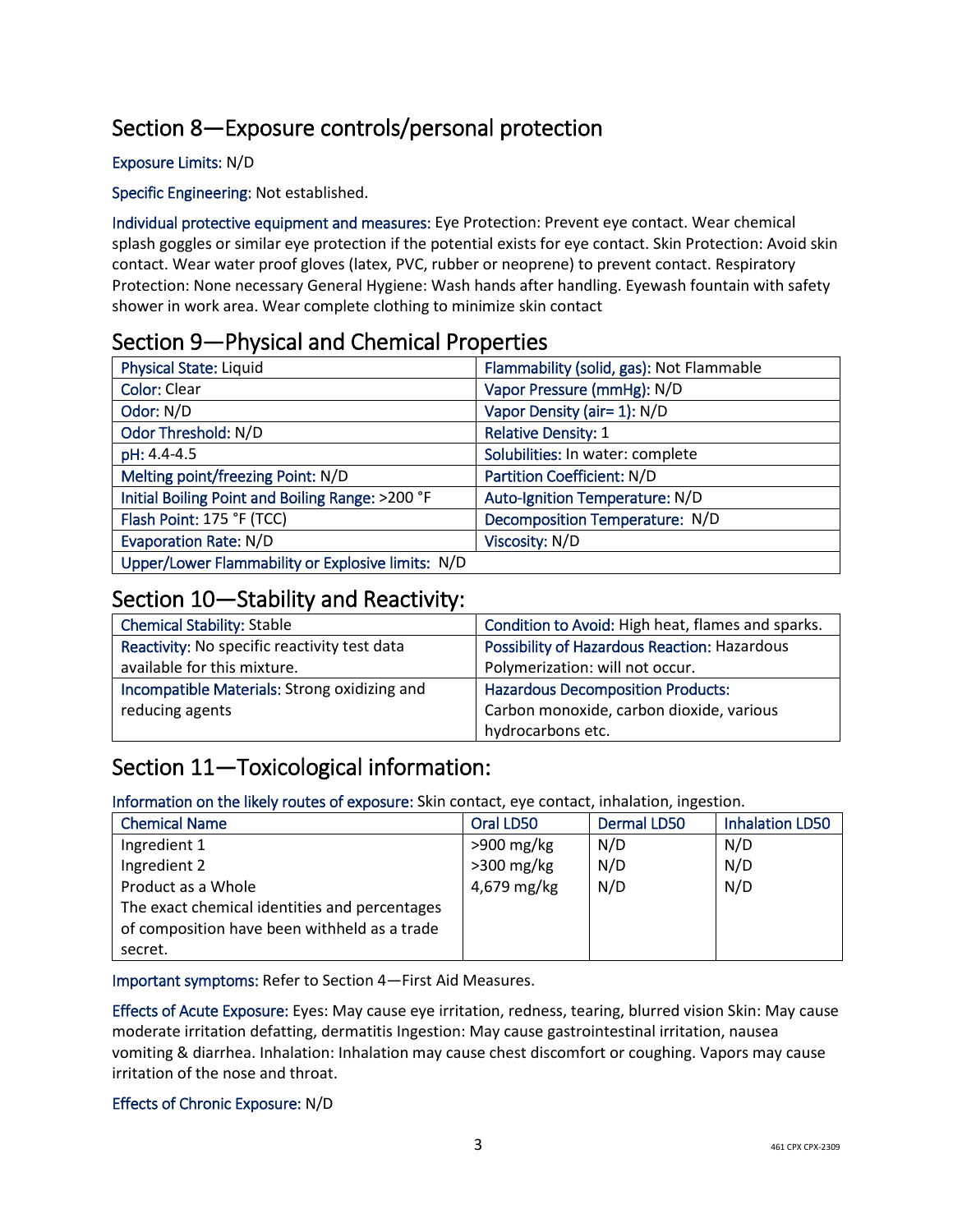Carcinogenicity: IARC, ACGIH, NTP, OSHA: No component of this product present at levels greater than or equal to 0.1% is identified as probable, possible or confirmed human carcinogen by IARC, ACGIH, NTP, OSHA respectively.

Other Data: N/D

# Section 12—Ecological Information:

Ecotoxicity: Very toxic to aquatic life. Toxic to aquatic life with long lasting effects.

Ingredient 2: Algae EC50 Algae 0.063 mg/l, 96 hours. Crustacea LC50 Daphnia 0.0058 - 0.016 mg/l, 48 hours. Fish LC50 Fish 0.028 ppm, 96 hours

| Persistence and degradability: N/D | <b>Bioaccumulative Potential: N/D</b> |
|------------------------------------|---------------------------------------|
| Mobility in Soil: N/D              | Other Adverse Effects: N/D            |

### Section 13—Disposal Considerations

Waste Treatment Method: Avoid release to the environment. Do not dispose of near water system. Offer surplus and non-recyclable solutions to a licensed disposal company. Contact a licensed professional waste disposal service to dispose of this material. Dispose of contents and container in accordance with local, regional, national, international regulations.

### Section 14—Transport Information

| UN number:                                                                  | UN proper shipping name:     |  |
|-----------------------------------------------------------------------------|------------------------------|--|
| Transport hazard class(es) :                                                | Packing group if applicable: |  |
| <b>Environmental hazards:</b>                                               | Special precautions:         |  |
| Transport in bulk (according to Annex II of MARPOL 73/78 and the IBC Code): |                              |  |

# Section 15—Regulatory information

SARA Title III Hazard Categories: No reported ingredients

# Section 16—Other Information

#### Key to Abbreviations:

no info not determined, no information found N/D not determined, no information found

Date SDS Prepared: July 1, 2015

#### Suggested NFPA rating: N/D

Suggested HMIS rating: H=2, F=0, P=0, PPE=N/D. (NPCA recommends that PPE codes be determined by the employer, who is most familiar with the actual conditions under which chemicals are used at the work location.)

This information is prepared according to 29 CFR 1910.1200 and is based on typical working conditions, use of product according to label directions, and the works of others. It may not be accurate. Actual use conditions are beyond our control. Employers should make their own studies to determine the suitability of the information for their purposes. Users assume all risks of use, handling, and disposal of the product, or of publishing, use, or reliance upon, this information. We assume no liability for any claims, losses, or damages of any third party or for lost profits or any special, indirect, incidental, consequential or exemplary damages, howsoever arising, even if we have been advised of the possibility